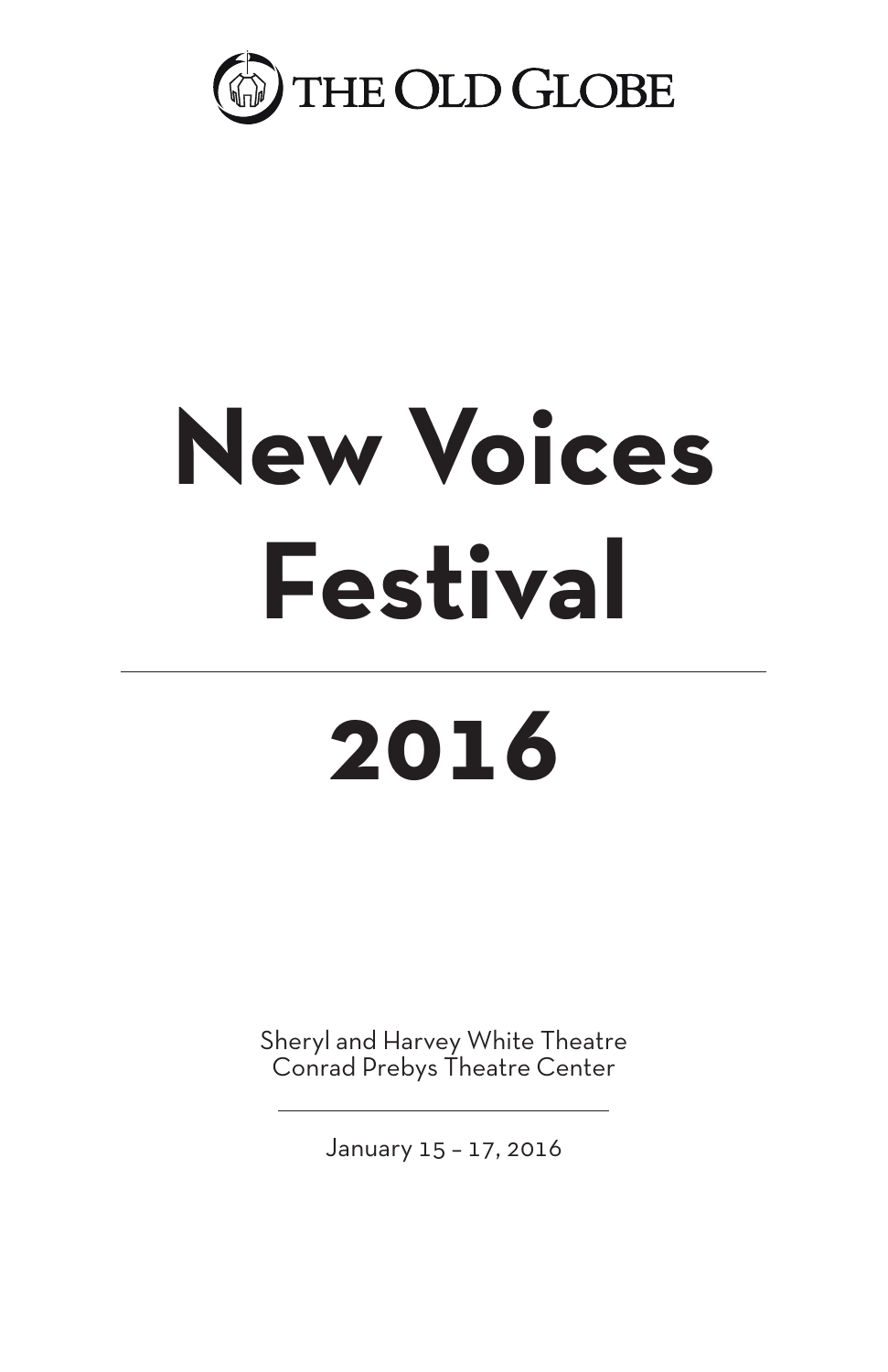elcome to our third annual New Voices Festival! The Old Globe boasts a long and distinguished history as an incubator of new American works for the stage, and with the New Voices Festival we are proud to build on that strong legacy.

We're committed to bringing the best new playwriting to San Diego, and we love to give you opportunities to see the artistic process in action. We're also working to expand the support we are able to give the outstanding writers who join us for the Festival. This year, two of the creative teams spent a week with us at the theatre, developing their pieces in collaboration with actors and the artistic staff of the Globe. This Festival is central to our efforts to develop a multifaceted new play development infrastructure here, and we are pleased to see it grow from year to year.

We always hope that the New Voices Festival will launch ongoing relationships with the writers we feature. Since 2013, we've commissioned new work from two of the Festival playwrights (JC Lee and Anna Ziegler), programmed a new play by a Festival playwright (Kimber Lee's *tokyo fish story*), and in just a few weeks, on this very stage, we will open the world premiere of a piece we originally read in the Festival: Anna Ziegler's *The Last Match*.

The exciting artists joining us this year approach the theatre from many angles, but they all share a common goal: to distill the American experience into vivid theatrical form. The four works they've created will provoke, delight, and entertain even as they make the Globe a cutting-edge venue for new drama. I look forward to sharing all of them with you.

Barry Edelstein Artistic Director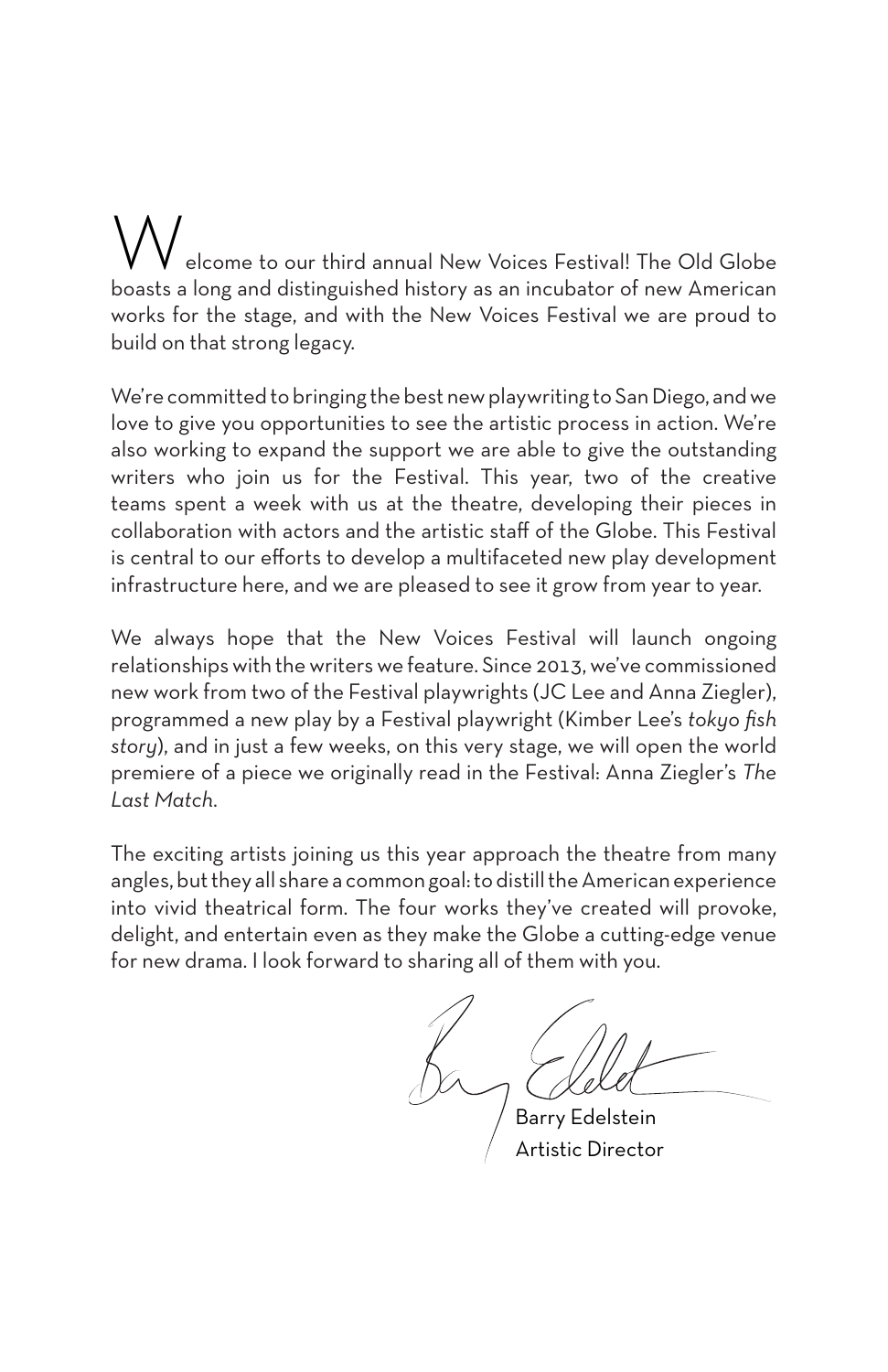

**Barry Edelstein**, Artistic Director **Michael G. Murphy**, Managing Director

presents



featuring

### Cake Off

Based on the play *Bake Off* by Sheri Wilner Book by Sheri Wilner and Julia Jordan Lyrics by Adam Gwon and Julia Jordan Music by Adam Gwon Musical Direction by Elan McMahan Directed by Anne Torsiglieri Friday, January 15, 2016 at 7:30 p.m.

## peerless

By Jiehae Park Directed by Delicia Turner Sonnenberg Saturday, January 16, 2016 at 4:00 p.m.

## The Blameless

By Nick Gandiello Directed by Barry Edelstein Saturday, January 16, 2016 at 7:30 p.m.

## Unseen

By Mona Mansour Directed by Johanna McKeon Sunday, January 17, 2016 at 4:00 p.m.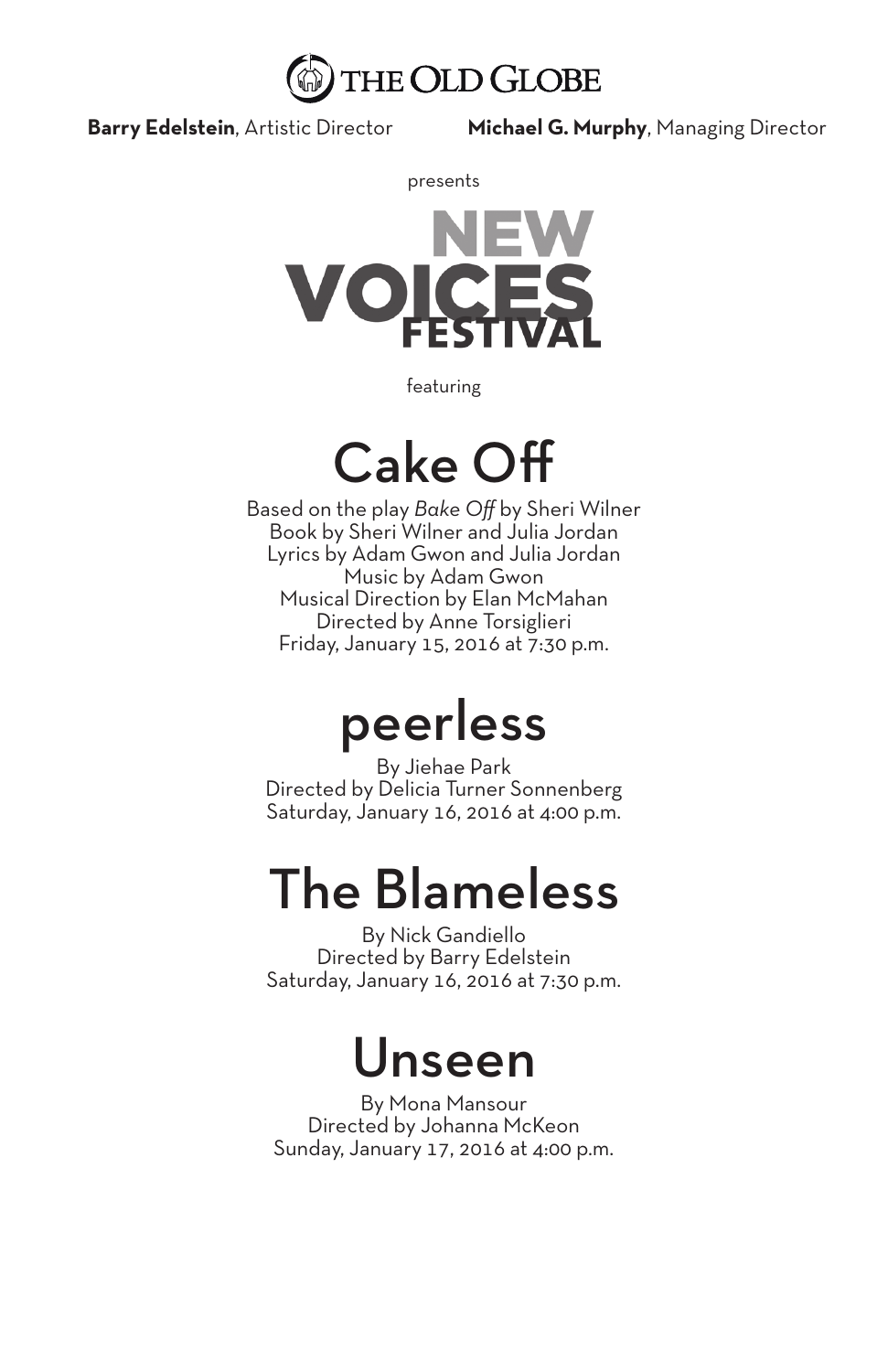#### **CAKE OFF**

Based on the play *Bake Off* by Sheri Wilner Book by Sheri Wilner and Julia Jordan Lyrics by Adam Gwon and Julia Jordan Music by Adam Gwon Musical Direction by Elan McMahan Directed by Anne Torsiglieri

Friday, January 15, 2016

#### **CAST**

(in alphabetical order)

| JACK DEVAULT, LENORA CASS, |  |
|----------------------------|--|

STAGE DIRECTIONS ......................................................................Sandy Campbell\*

#### **SETTING**

1996. The "baking floor" of the Millberry Cake Off.

\*Member of Actors' Equity Association, the union of Professional Actors and Stage Managers in the United States.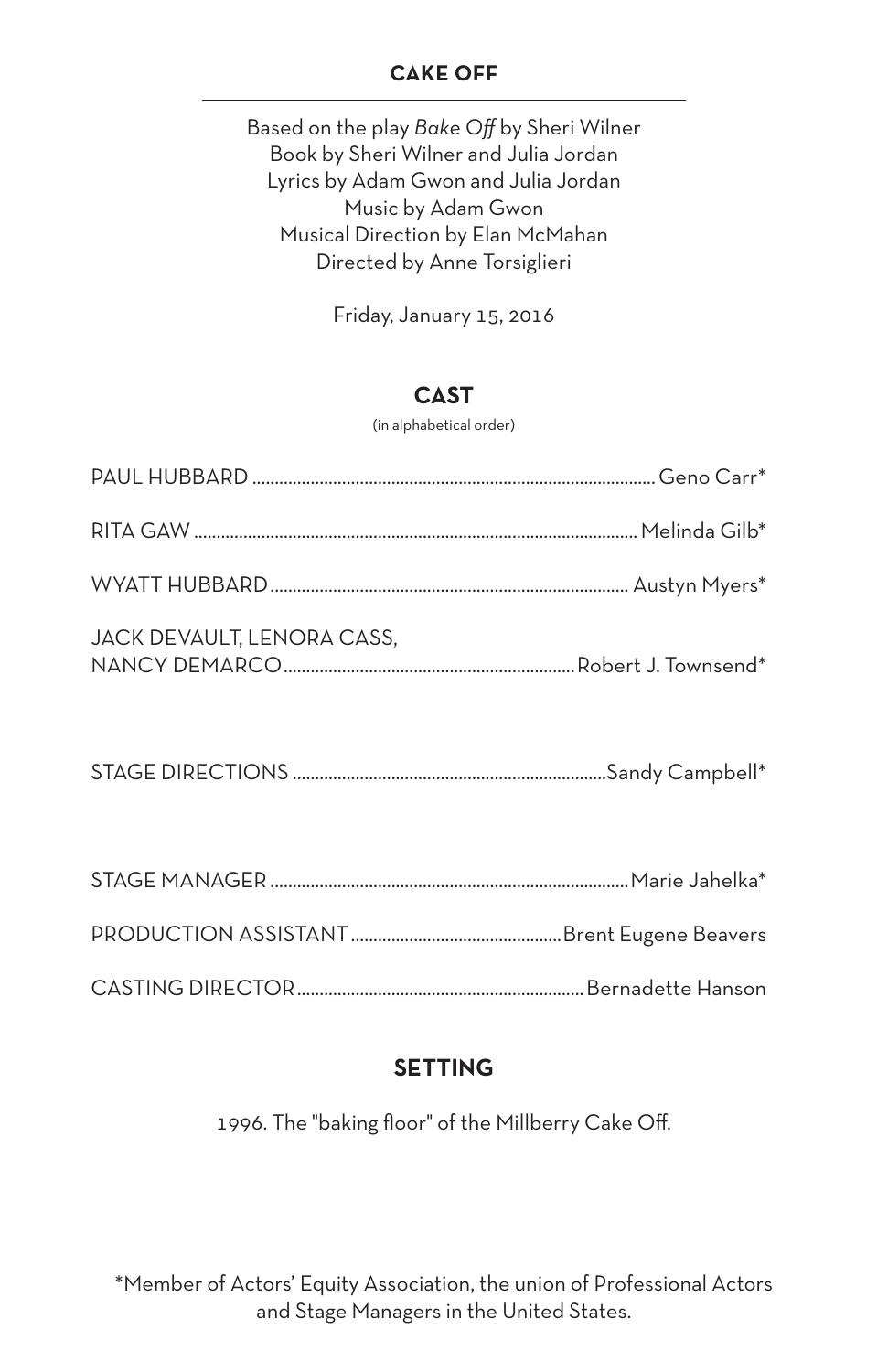**Sheri Wilner** very happily returns to San Diego, where her play *Kingdom City* premiered at La Jolla Playhouse in September 2014. Her other plays include *Father Joy, Hunger, The End, Labor Day,*  and *Relative Strangers,* and they have been performed and developed at major regional theatres<br>and organizations across the country including Actors Theatre of Louisville, Guthrie Theater, Williamstown Theatre Festival, The Eugene O'Neill Theater Center's National Playwrights Conference, University of California, Santa Barbara's Launch Pad, Lark Play Development Center, and New Georges, as well as the Old Vic New Voices program in London. Adapted from her one-act play *Bake Off* (winner of Actors Theatre of Louisville's National Ten-Minute Play Contest), *Cake Off* premiered at Signature Theatre Company in Arlington, Virginia, in October 2014. Her work is widely anthologized and Playscripts.com has published 12 of her one-acts, which have received over 200 productions around the world. Also an established playwriting teacher, Ms. Wilner has been the Fred Coe Visiting Playwright-in-Residence at Vanderbilt University and a Douglass Wallop Fellow at Washington College, and she was the head of the playwriting program at Florida State University from 2011 to 2012. She attended Cornell University and received her M.F.A. in Playwriting from Columbia University.

**Julia Jordan** has written the musicals *Murder Ballad, Bernice Bobs Her Hair, Sarah Plain and Tall, The Mice from 3hree,* and the upcoming *Storyville* and *The Ladykillers Ballad*. Her plays include *Boy, Tatjana in Color, Dark Yellow, St. Scarlet,* and *Henry Darger Lives Downstairs*. Her credits for children include *Walk Two Moons, Summer of the Swans*, and *Guitar*, written with Duncan Sheik. Ms. Jordan has received the Kleban Prize, Jonathan Larson Award, Primus Prize, Lucille Lortel Foundation fellowship, Manhattan Theatre Club fellowship, Heideman Award, Lecomte du Noüy Foundation Award, AT&T:OnStage Award, American Spirit Award, and three Susan Smith Blackburn Prize shortlist and honorable mentions. Ms. Jordan is a founder and vice president of The Lilly Awards Foundation, which celebrates and advocates for women in theatre, and she is the treasurer of the Dramatists Guild of America.

**Adam Gwon** is a composer and lyricist whose musicals have enjoyed more than 100 productions worldwide. His Off Broadway credits include *Ordinary Days* (Roundabout Theatre Company) and *Old Jews Telling Jokes* (Westside Theatre). His regional credits include *Cloudlands* (South Coast Repertory), *The Boy Detective Fails* (Signature Theatre Company), and *Bernice Bobs Her Hair* (Lyric Theatre of Oklahoma). *Ordinary Days* also played the West End at Trafalgar Studios. Mr. Gwon's songs have been performed at Carnegie Hall, Lincoln Center, The Kennedy Center, and more by such luminaries as Audra McDonald, Kelli O'Hara, and Brian d'Arcy James. His honors include the Kleban Prize, Fred Ebb Award, Richard Rodgers Award, Frederick Loewe Award, Second Stage Theatre Donna Perret Rosen Award, Weston Playhouse New Musical Award, ASCAP Foundation Harold Adamson Lyric Award, and MAC John Wallowitch Award. Mr. Gwon's recordings include *Ordinary Days* (Ghostlight Records), Audra McDonald's *Go Back Home* (Nonesuch Records), *The Essential Liz Callaway* (Working Girl Records), and *Over the Moon: The Broadway Lullaby Album*. He has been a fellow at The MacDowell Colony and the Dramatists Guild.

**Anne Torsiglieri** has been seen on Broadway in *Top Girls, Parade, Blood Brothers,* and *Miss Saigon* as well as in the national tour of *Les Misérables*. Off Broadway and regionally she has performed at Manhattan Theatre Club, Second Stage Theatre, Playwrights Horizons, Women's Project, Ensemble Studio Theatre, New York Stage and Film, Working Theater, York Theatre Company, Berkeley Repertory Theatre, Williamstown Theatre Festival, McCarter Theatre Center, Center Stage, Huntington Theatre Company, The Eugene O'Neill Theater Center, Sundance Institute Theatre Lab, Great Lakes Theater, Cleveland Play House, and Arizona Theatre Company. She has worked with directors Hal Prince, Mark Brokaw, Michael Mayer, Diane Paulus, James MacDonald, Marion McClinton, Irene Lewis, Connie Grappo, Mark Linn-Baker, Peter Hackett, Michael Langham, Eileen Myers, Susan Fenichell, David Wheeler, and Victoria Bussert. Ms. Torsiglieri earned DramaLogue and Garland Awards for her portrayal of Catherine Sloper in *The Heiress* (Berkeley Repertory Theatre). She created the role of Clara in the world premiere of *Marty* (Huntington Theatre Company). Her recent television<br>and film credits include "Law & Order," "Kidnapped," Vanessa, "Gossip Girl," and the award-winning *Albert Schweitzer: Called to Africa* (Gabriel and Telly Awards). Ms. Torsiglieri is a graduate of Princeton University and The Juilliard School, and she studied at the Vilnius Conservatory in Lithuania. She has taught acting at Princeton University, Dartmouth College, Stella Adler Studio of Acting, The Actors' Center, The New School, and the Conservatory of Theatre Arts at Purchase College. She is a Fox Fellow, a member of The 52nd Street Project, and a member of The WorkShop Theater Company. She is currently Associate Professor of Theater at University of California, Santa Barbara.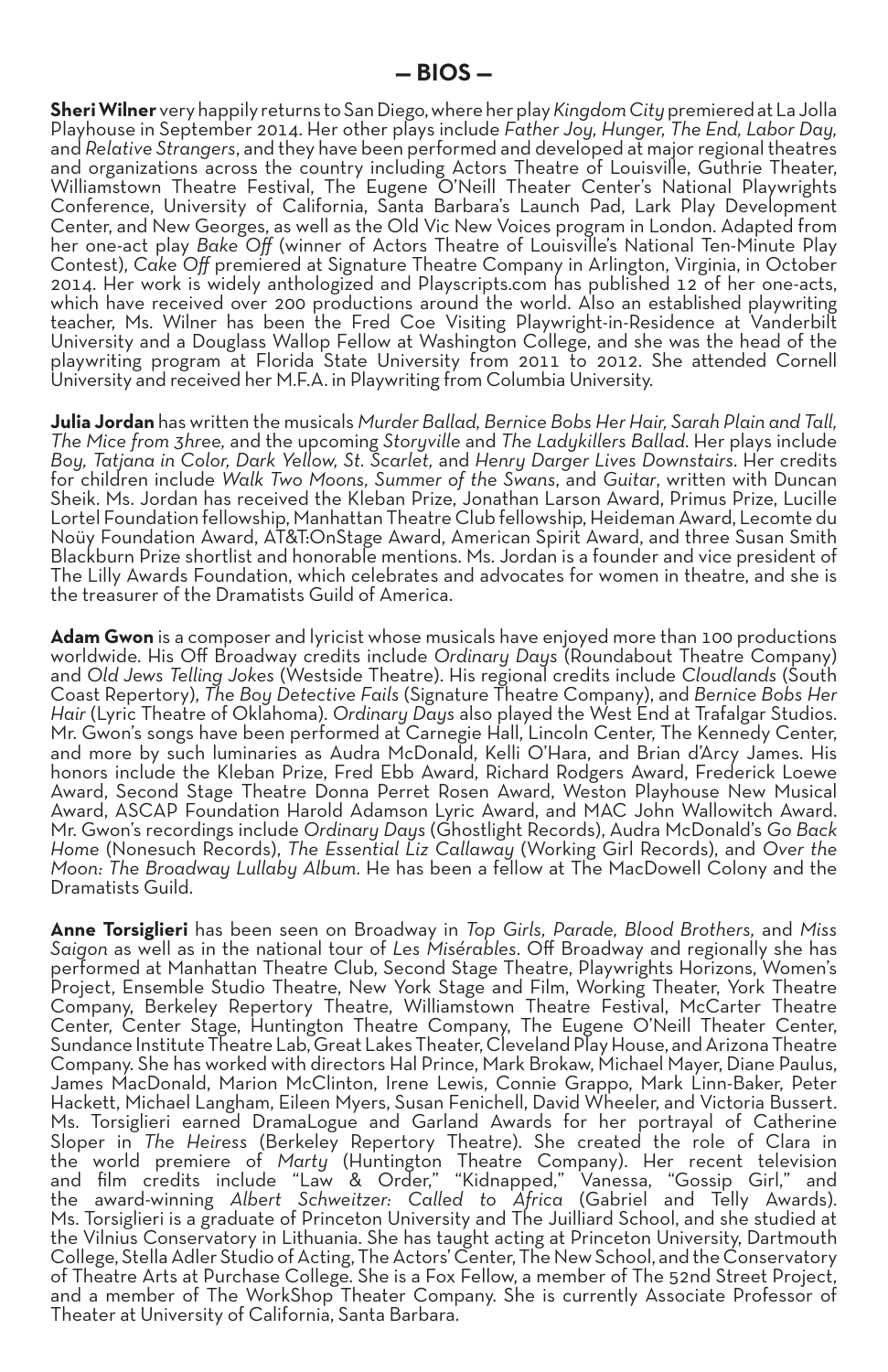#### **peerless**

By Jiehae Park Directed by Delicia Turner Sonnenberg

Saturday, January 16, 2016

#### **CAST**

(in alphabetical order)

|--|

#### **SETTING**

Midwestern suburbia. High school.

\*Member of Actors' Equity Association, the union of Professional Actors and Stage Managers in the United States.

> †Student in The Old Globe and University of San Diego Shiley Graduate Theatre Program.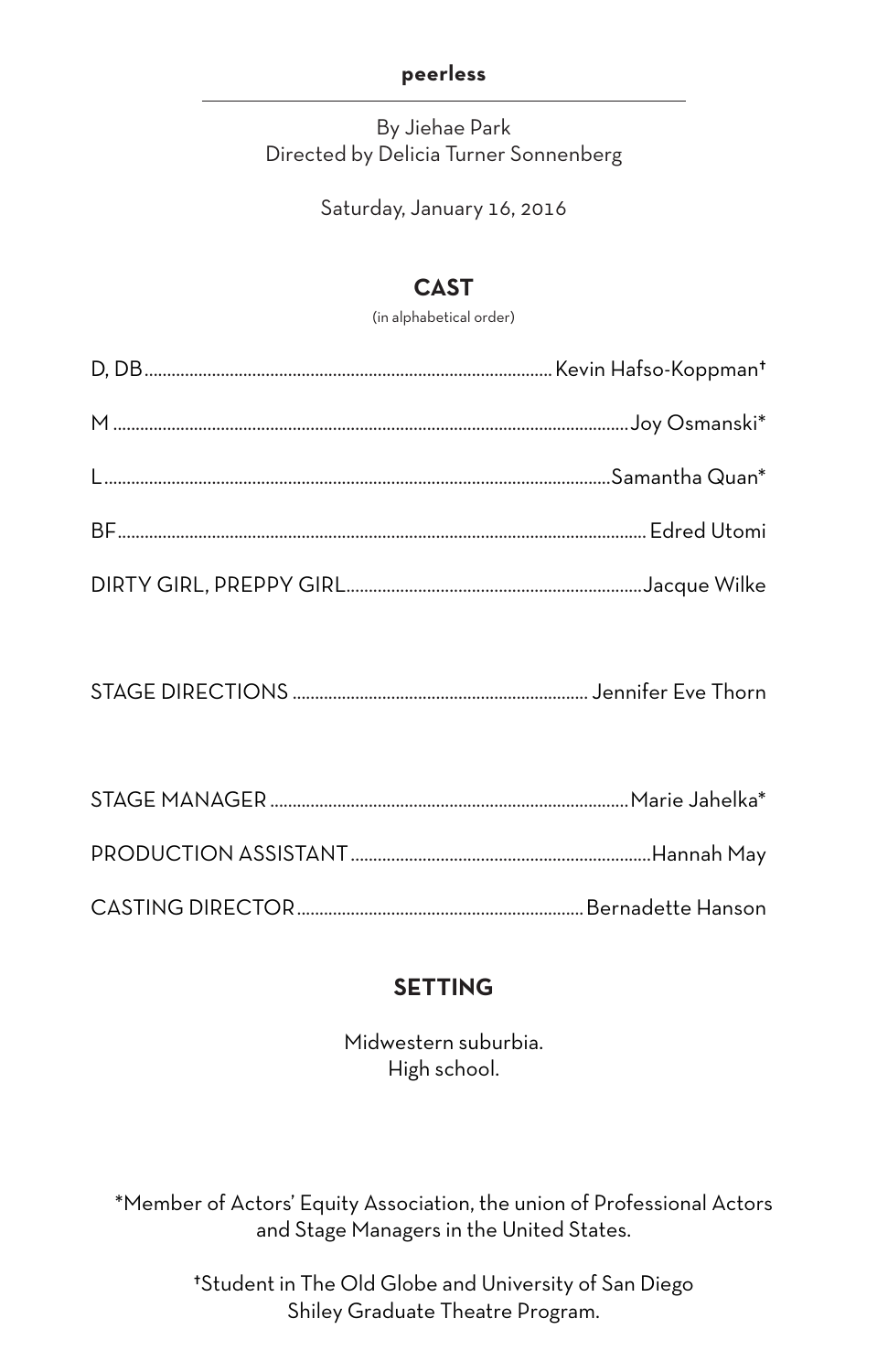**Jiehae Park**'s *peerless* recently received its world premiere at Yale Repertory Theatre and was part of Cherry Lane Theatre's 2015 Mentor Project. She is also one of the writers of *Wondrous Strange* (2016 Actors Theatre of Louisville/Humana Festival). Her work has been developed through the Soho Repertory Theater Writer/Director Lab, Playwrights Horizons, Berkeley Repertory Theatre's The Ground Floor, The Playwrights Realm, The Public Theater's Emerging Writers Group, New York Theatre Workshop, Dramatists Guild of America's Fellows Program, Ojai Playwrights Conference, Bay Area Playwrights Festival, and the Ma-Yi Writers Lab. Her plays have won the Leah Ryan FEWW Playwriting Prize and the Princess Grace Award (for *Hannah and the Dread Gazebo*) and were included in two years of the Kilroys list. Ms. Park has received commissions from Playwrights Horizons and McCarter Theatre Center, and she has had residencies with MacDowell, Yaddo, Hedgebrook, and McCarter's Sallie B. Goodman Artists' Retreat. As a performer she has appeared at La Jolla Playhouse, The Studio Theatre, Tiny Little Band, REDCAT, and, with the upcoming *Sleep*, Ripe Time/The Play Company. Ms. Park received her B.A. from Amherst College and her M.F.A. from UC San Diego.

**Delicia Turner Sonnenberg** is the founding Artistic Director of MOXIE Theatre, where she has<br>directed many acclaimed productions. She has also directed for San Diego Repertory Theatre, La Jolla Playhouse, Cygnet Theatre Company, Mo'olelo Performing Arts Company, New Village Arts, Diversionary Theatre, ion theatre company, and Playwrights Project. Her honors include Theatre Communications Group's New Generations Program fellowship, San Diego Theatre Critics Circle Awards, a Women's International Center Living Legacy Award, Van Lier Fund fellowship (Second Stage Theatre), and the New York Drama League's Directors Project.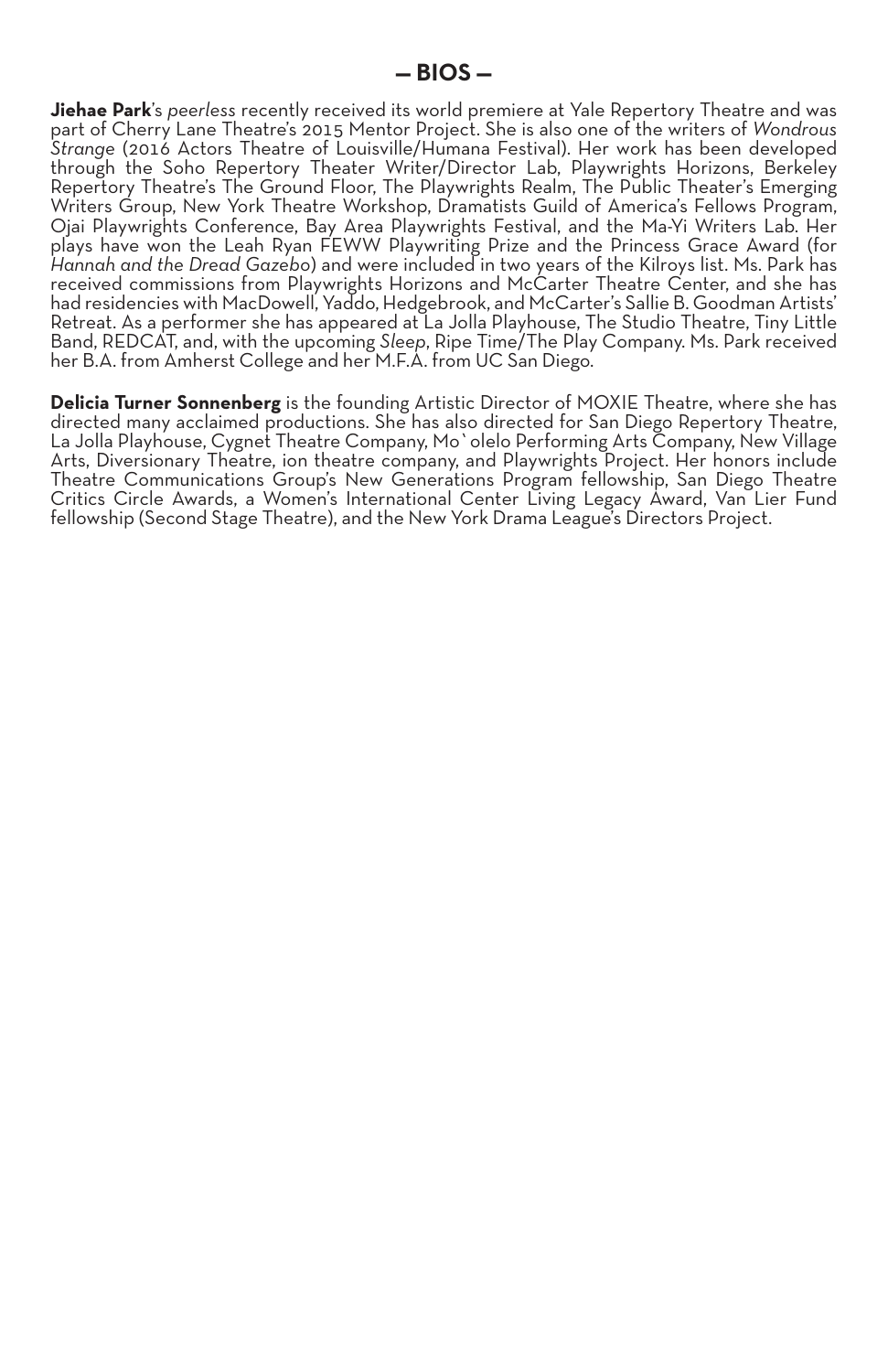#### **THE BLAMELESS**

By Nick Gandiello Directed by Barry Edelstein

Saturday, January 16, 2016

#### **CAST**

(in alphabetical order)

STAGE DIRECTIONS .............................................................. Christopher Salazar\*

#### **SETTING**

A suburb in the northeast U.S.

\*Member of Actors' Equity Association, the union of Professional Actors and Stage Managers in the United States.

> †Student in The Old Globe and University of San Diego Shiley Graduate Theatre Program.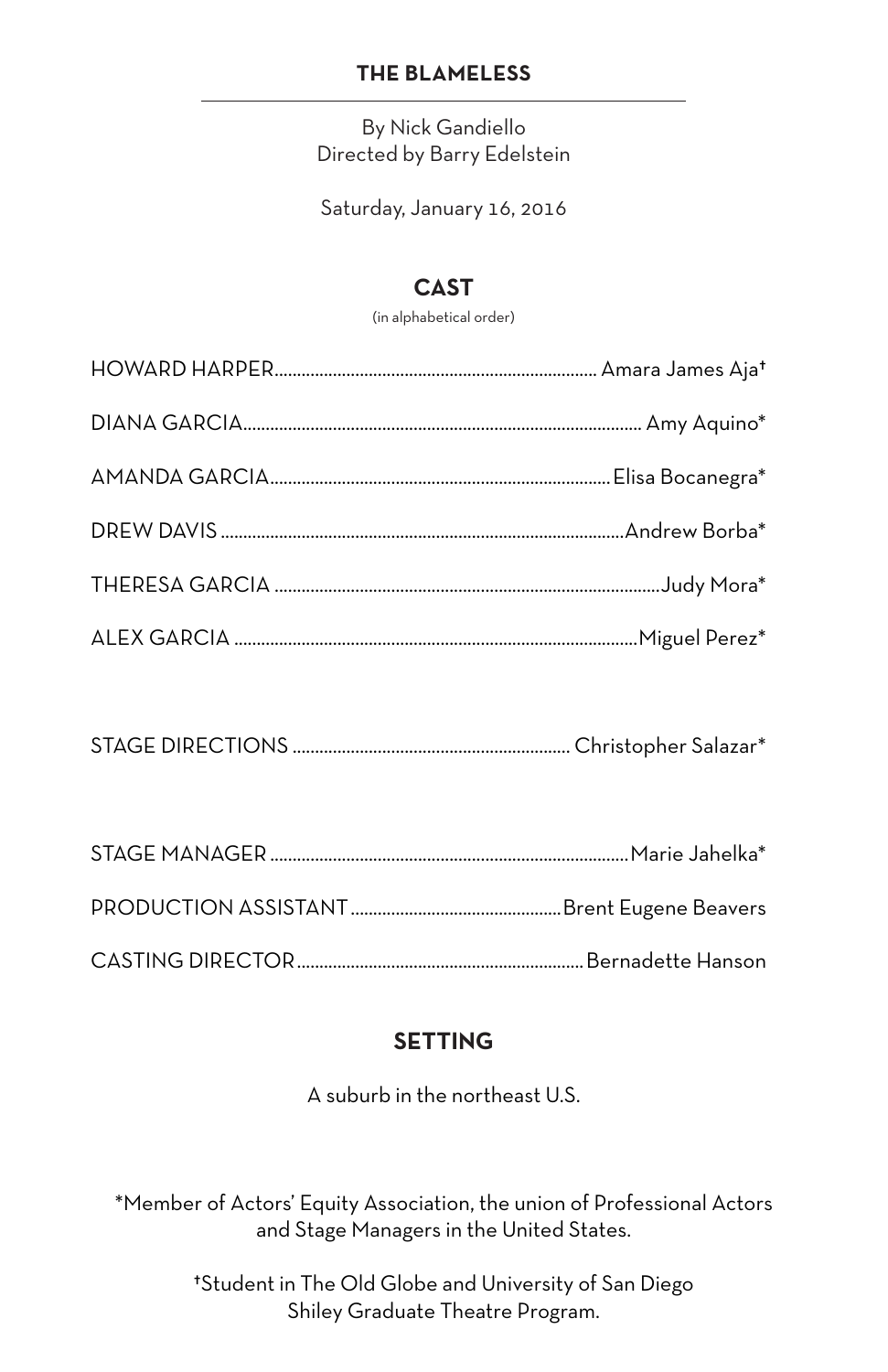**Nick Gandiello** is a playwright, screenwriter, and teaching artist based in New York. His plays include *Oceanside* (Merrimack Repertory Theatre), *The Wedge Horse* (Fault Line Theatre), *The Blameless* and *Sunrise Highway* (Ojai Playwrights Conference), *Black Fly Spring* (Xavier University), *Swept* (Williamstown Theatre Festival), *At the Finish* (Smith and Kraus's *The Best Ten-Minute Plays 2014*), and *Teeming Shore* (*The Best Ten-Minute Plays 2015*). Mr. Gandiello is the 2015 Page 73 Productions Playwriting Fellow. He attended Page 73's summer residency at Yale University and was a member of the 2014 Interstate 73 writers group. He is an alumnus of the Ars Nova Play Group. He also holds an M.F.A. from The New School, where his play *Off the Realness* received a workshop production. His work has been developed or presented by Wide Eyed Productions, Samuel French's Off Off Broadway Festival, Capital Stage, and Crashbox Theater Company, among others. Mr. Gandiello has attended residencies at Blue Mountain Center and SPACE on Ryder Farm. For the screen, he developed and shot a television pilot, "Substance," with Ready Set Go! Productions. As a teaching artist, he led the Naked Angels 3T Summer Style and their playwriting workshops in the GULD Conference. Mr. Gandiello was the Literary Manager of Young Playwrights Inc. from 2012 to 2015, for which he led playwriting workshops in Virginia, Miami, and New York City.

**Barry Edelstein** is a stage director, producer, author, and educator. Widely recognized as one<br>of the leading American authorities on the works of Shakespeare, he has directed nearly half of the Bard's plays. His Globe directing credits include *The Winter's Tale*; *Othello*; the West Coast premiere of novelist Nathan Englander's play *The Twenty-seventh Man*; and the upcoming world premiere of Michael John LaChiusa and Sybille Pearson's musical *Rain*. He also directed *All's Well That Ends Well* as the inaugural production of Globe for All, a new producing platform that tours the works of Shakespeare to diverse communities throughout San Diego County. As Director of the Shakespeare Initiative at The Public Theater (2008-2012), Mr. Edelstein oversaw all of the company's Shakespearean productions, as well as its extensive educational, community outreach, and artist-training programs. At The Public, he staged the world premiere of *The Twenty-seventh Man, Julius Caesar, The Merchant of Venice, Timon of Athens*, and Steve Martin's *WASP and Other Plays*. He was also Associate Producer of The Public's Broadway production of *The Merchant of Venice* starring Al Pacino. From 1998-2003 he was Artistic Director of Classic Stage Company. Mr. Edelstein's other Shakespearean directorial credits include *The Winter's Tale* at Classic Stage Company; *As You Like It* starring Gwyneth Paltrow; and *Richard III* starring John Turturro. Additional credits include the Lucille Lortel Award-winning revival of Arthur Miller's *All My Sons*; the world premiere of Steve Martin's *The Underpants,* which he commissioned; and Molière's *The Misanthrope* starring Uma Thurman in her stage debut. Mr. Edelstein has taught Shakespearean acting at The Juilliard School, New York University's Graduate Acting Program, and the University of Southern California. His book *Thinking Shakespeare* is the standard text on American Shakespearean acting. He is also the author of *Bardisms: Shakespeare for All Occasions*.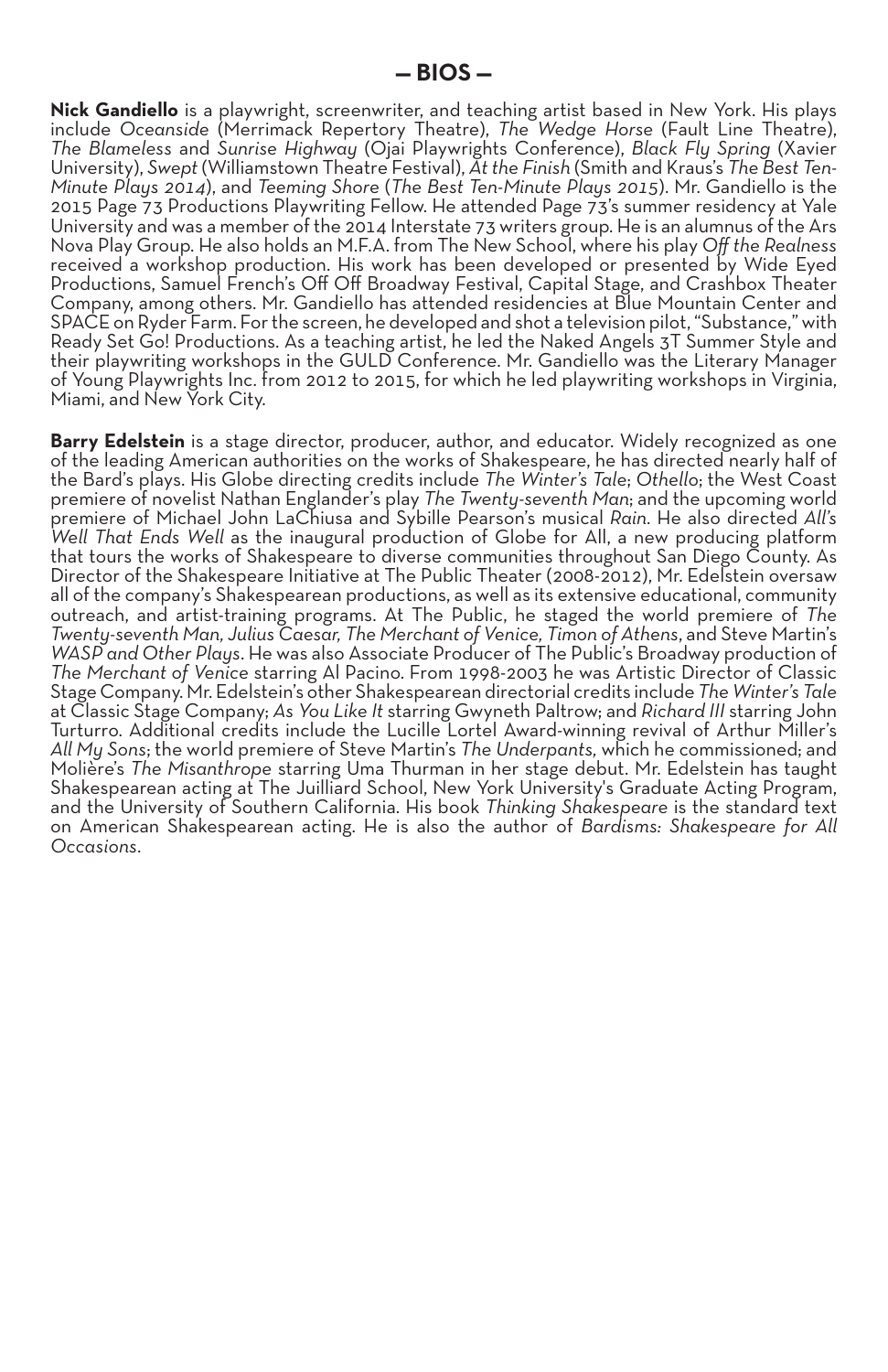#### **UNSEEN**

By Mona Mansour Directed by Johanna McKeon

Sunday, January 17, 2016

#### **CAST**

(in alphabetical order)

#### **SETTING**

Mostly in Derya's apartment in Istanbul.

\*Member of Actors' Equity Association, the union of Professional Actors and Stage Managers in the United States.

> †Student in The Old Globe and University of San Diego Shiley Graduate Theatre Program.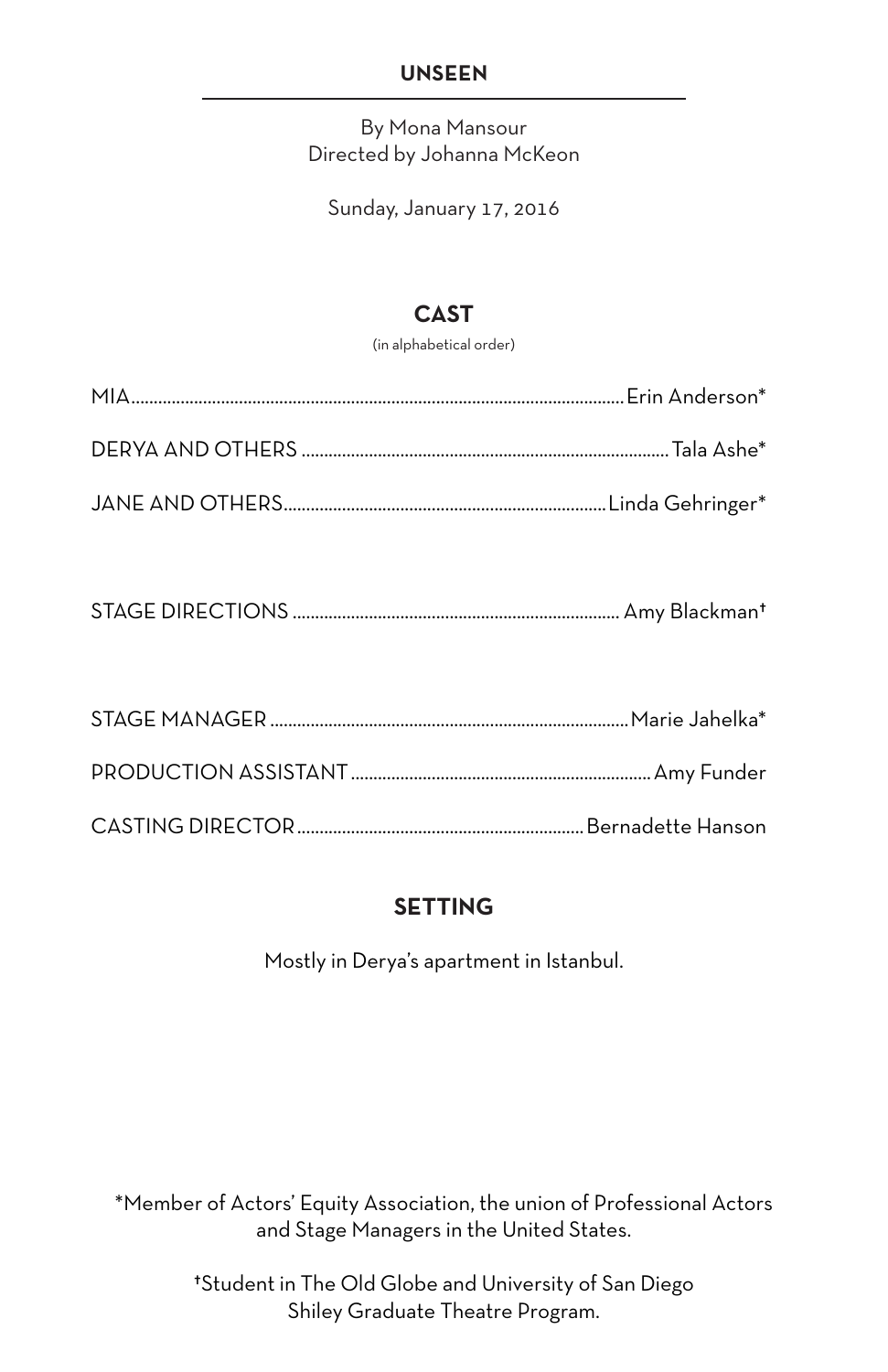**Mona Mansour**'s play *The Way West* had its world premiere at Steppenwolf Theatre Company, directed by Amy Morton, and was awarded the 2013 Sky Cooper New American Play Prize from Marin Theatre Company, which then produced the West Coast premiere. The play makes its New York City debut in March 2016 at LAByrinth Theater Company, directed by Mimi O'Donnell. *The Hour of Feeling*, directed by Mark Wing-Davey, received its world premiere in the Humana<br>Festival at Actors Theatre of Louisville. *Urge for Going,* directed by Hal Brooks, received a Public Lab production and a West Coast premiere at San Francisco's Golden Thread Productions, directed by Evren Odcikin. *The Vagrant*, the third play in her trilogy, was commissioned by The Public Theater and workshopped at the 2013 Sundance Institute Theatre Lab with Mark Wing-Davey directing. Ms. Mansour was a member of The Public Theater's Emerging Writers Group and a Core Writer at Playwrights' Center in Minneapolis, and she is a member of New Dramatists. Her other plays include *Across the Water* and *Broadcast Yourself*, part of Headlong's Decade. With Tala Manassah, Ms. Mansour has written *The House* for Noor Theatre; *After*; and *The Letter,*  which premiered in November 2012 at Golden Thread's ReOrient Festival. They were also in residence at Berkeley Repertory Theatre's The Ground Floor, where they worked on a musical play called *The Wife*. Their play about a scientist in 1970s Iraq, an EST/Sloan Project commission, will be read in January 2016 as part of Ensemble Studio Theatre's First Light Festival. Their short play *Dressing* is part of *Facing Our Truth: Ten Minute Plays on Trayvon, Race, and Privilege*, a collection of plays commissioned by The New Black Fest that was presented at various theatres around the U.S., including Goodman Theatre, Center Theatre Group, and Center Stage. Ms. Mansour's television credits include "Dead Like Me" and "Queens Supreme." She received the 2012 Whiting Award and the 2014 Middle East America Distinguished Playwright Award. monamansour.com.

**Johanna McKeon**'s Broadway credits include *Hedwig and the Angry Inch, American Idiot,* and *Grey Gardens*, and her Broadway tour credits include *American Idiot* and *Rent*. Ms. McKeon's other directing credits include *Tokio Confidential* (Atlantic Stage 2), *I Have Loved Strangers* (Clubbed Thumb), *The Comedy of Errors* and *Schmoozy Togetherness* (Williamstown Theatre Festival), *The Rise and Fall of Annie Hall, Much Ado About Nothing, The Taming of the Shrew,* and *Cymbeline* (Martha's Vineyard Playhouse), *The Moscows of Nantucket* (Theatre Workshop of Nantucket), *Semi-Permanent* (New York International Fringe Festival Award for Outstanding Solo Show), *Functional Drunk* (Ontological-Hysteric Theater), and *A Hatful of Rain* (ITSelF Festival, Warsaw). Her musical development workshops include *Golden Motors* by Derek Bermel and Wendy Walters; *Rosie!*, with music by Larry Gatlin; and *Biederman's Match*, with book by Beau Willimon. Ms. McKeon recently shot her first feature film, *Auld Lang Syne*. She is a guest<br>faculty member at Bard College and The Lee Strasberg Theatre & Film Institute. She has also faculty member at Bard College and The Lee Strasberg Theatre & Film Institute. She has also<br>received Drama League, Boris Sagal, and Fulbright fellowships. She received her M.F.A. from The University of Texas at Austin.